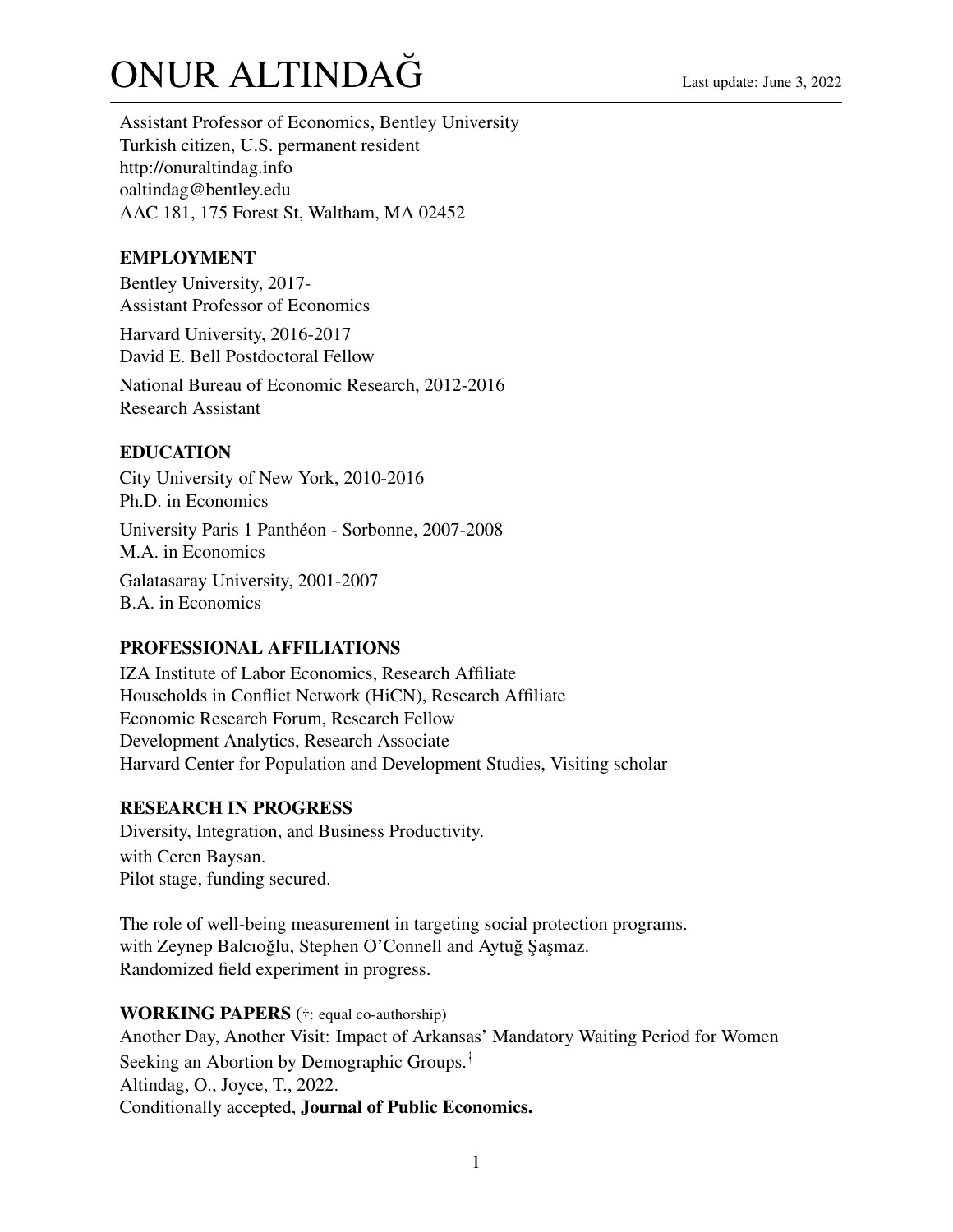The short-lived effects of unconditional cash transfers to refugees.† Altindag, O., O'Connell S.D., 2020. Revisions requested from Journal of Development Economics.

#### PEER-REVIEWED PUBLICATIONS

Public Health Policy At Scale: Impact of a Government-sponsored Information Campaign on Infant Mortality in Denmark.† Altindag, O.,Greve, J. ,Tekin, E., 2022. Review of Economics and Statistics, forthcoming.

Mental Health Costs of Lockdowns: Evidence from Age-specific Curfews in Turkey.† Altindag, O., Erten, B., Keskin, P., 2022. American Economic Journal: Applied Economics, 14 (2): 320-43.

Do Refugees Impact Voting Behavior in the Host Country? Evidence from Syrian Refugee Inflows in Turkey.† Altindag, O., Kaushal, N., 2021. Public Choice, 186, 149–178.

Targeting humanitarian aid using administrative data: model design and validation. Altindag, O., O'Connell S.D., Sasmaz A., Balcioglu Z., Jerneck M., Foong A.K., 2020. Journal of Development Economics, 148, 102564.

Blessing or Burden? The Impact of Refugees on Businesses and the Informal Economy.† Altindag, O., Bakis, O., Rozo, S., 2020. Journal of Development Economics, 146, 102490.

Can Nonexperimental Methods Provide Unbiased Estimates of a Breastfeeding Intervention?: A Within-Study Comparison of Peer Counseling in Oregon. Altindag, O., Joyce, T., and Reeder, J. A., 2019. Evaluation Review, 43(3–4), 152–188.

Effects of the Affordable Care Act Medicaid Expansion on Subjective Well-Being in the US Adult Population, 2010–2016.† Kobayashi, L., Altindag, O., Truskinovsky, Y., Berkman, L., 2019. American Journal of Public Health, 109, 1236-1271.

Judicial Bypass for Minors Seeking Abortions in Arkansas Versus Other States. Altindag, O., Joyce, T., 2017. American Journal of Public Health 107, 1266-1271.

On Measuring and Reducing Selection Bias With a Quasi-Doubly Randomized Preference Trial. Joyce, T., Remler, D.K., Jaeger, D.A., Altindag, O., O'Connell, S.D., Crockett, S., 2017. Journal of Policy Analysis and Management 36, 438-459.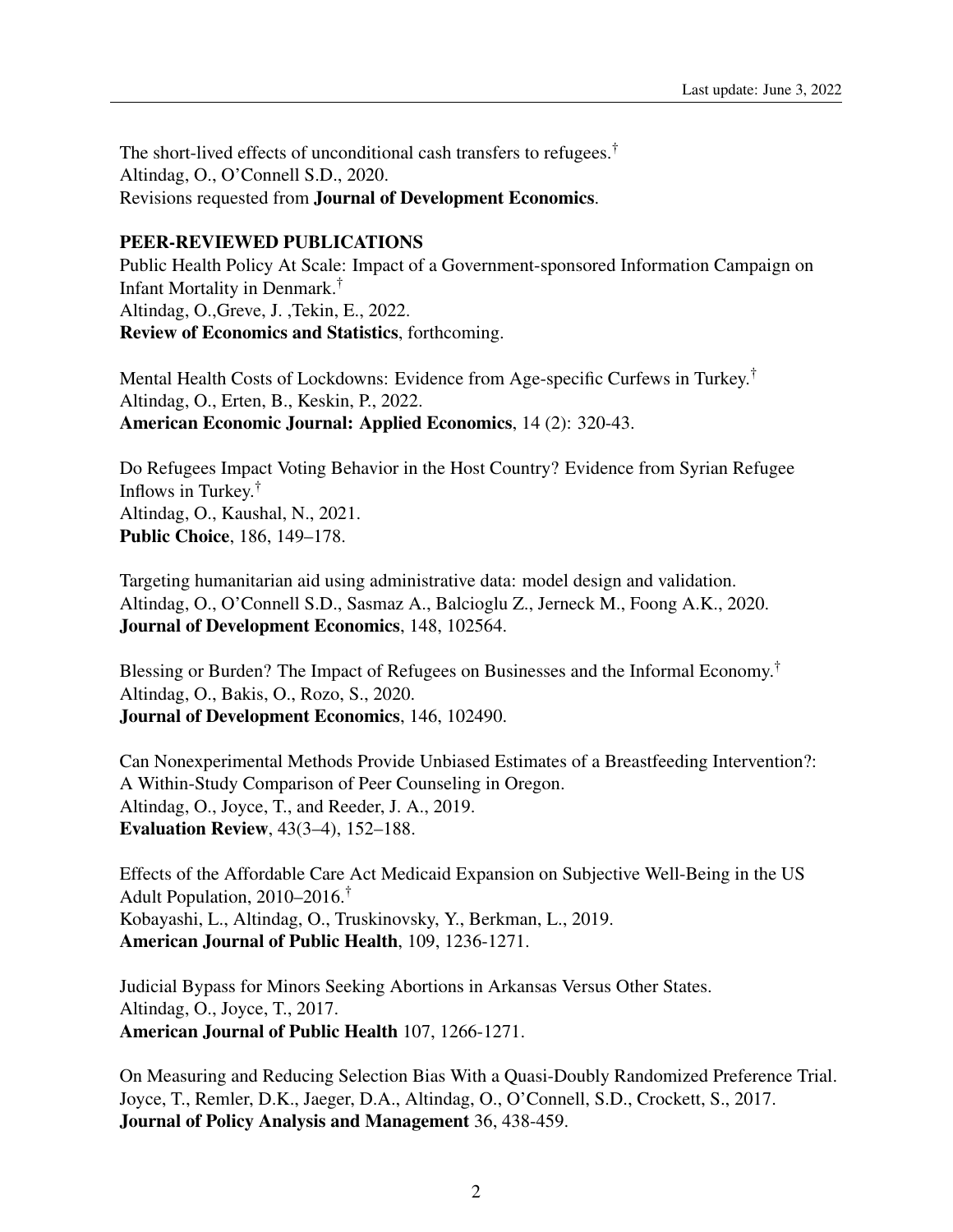Son Preference, Fertility Decline, and the Nonmissing Girls of Turkey. Altindag, O., 2016. Demography 53, 541-566.

Does classroom time matter? Joyce, T., Crockett, S., Jaeger, D.A., Altindag, O., O'Connell, S.D., 2015. Economics of Education Review 46, 64-77.

Telephone Peer Counseling of Breastfeeding Among WIC Participants: A Randomized Controlled Trial. Reeder, J.A., Joyce, T., Sibley, K., Arnold, D., Altindag, O., 2014. Pediatrics 134, e700-e709.

#### NONE PEER-REVIEWED PAPERS

The Great Recession, Older Workers with Disabilities, and Implications for Retirement Security.† Michigan Retirement Research Center Research Paper, No. 2012-277. Altindag, O., Schmidt, L., Sevak, P. 2012. Permanent working paper.

Unconditional cash-based assistance to the poor: What do at-scale programs achieve?† Altindag, O., O'Connell S.D., 2020. Permanent working paper.

#### **GRANTS**

Hopkins' Economics of Alzheimer's Disease & Services (HEADS) Center Award amount: \$24,152, Role: PI, Period: 2022-2023 with Yulya Truskinovsky and Jane Greve Bentley University, Research Council Award amount: \$7,000, Role: PI, Period: 2021-2022 Northeastern University, CSSH Research Development Initiative Award amount: \$8,000, Role: Co-PI, Period: 2020-2021 with Bilge Erten and Pınar Keskin Bentley University, Research Council Award amount: \$7,000, Role: PI, Period: 2019-2020 Novo Nordisk Foundation Award amount: \$1,543,500, Role: Co-PI, Period: 2018 - 2023 with Torben Tranæs, Jane Greve, and Erdal Tekin Bentley University, Faculty Affairs Committee Award amount: \$2,500, Role: PI, Period: 2018 - 2019 Bentley University, Health Thought Leadership Network Award amount: \$1,500, Role: PI, Period: 2018 - 2019

#### FELLOWSHIPS

Harvard University, T.H. Chan School of Public Health, 2016-2017 David E. Bell Postdoctoral Fellow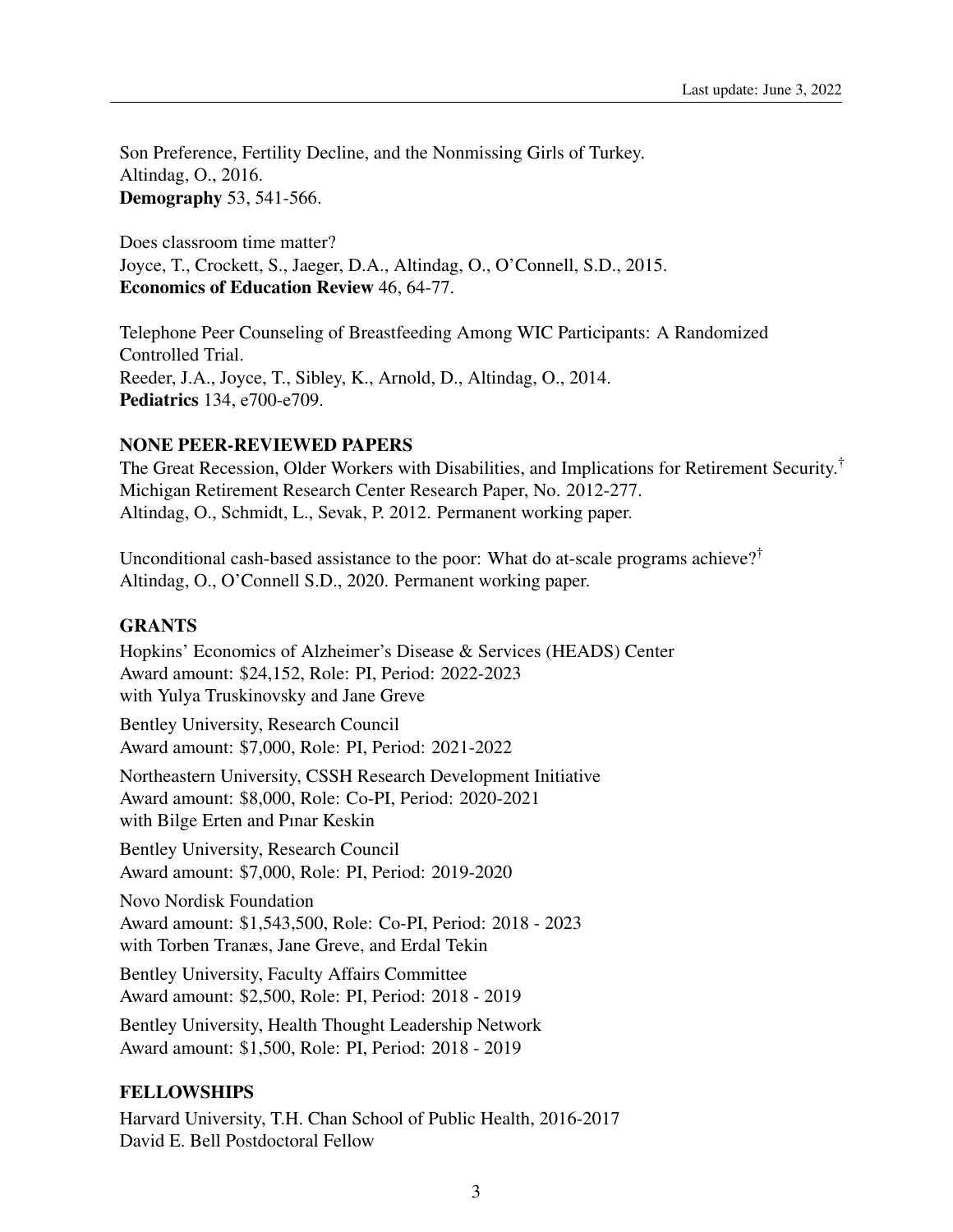City University of New York, Baruch College, 2014 - 2016 Zicklin's Online Learning and Evaluation Initiative Fellow

City University of New York, Graduate Center, 2010 - 2014 Enhanced Chancellor's Fellow

## TEACHING EXPERIENCE

Bentley University, 2017- Introduction to Econometrics Intermediate Price Theory Mathematical Statistics Principles of Microeconomics

Baruch College, CUNY, 2011 - 2014 Statistical Analysis for Economics and Finance

## PROFESSIONAL EXPERIENCE

**Consulting** Lead Specialist & PI for UNHCR and WFP Lebanon, 2018-

## LANGUAGES

Human: Turkish (native), English, French Computer: R, Stata.

## NON-ACADEMIC INTERESTS

CMAS  $\star \star \star$  divemaster, NAUI Enriched Air Nitrox Diver. Marathoner, proud member of the Somerville Road Runners.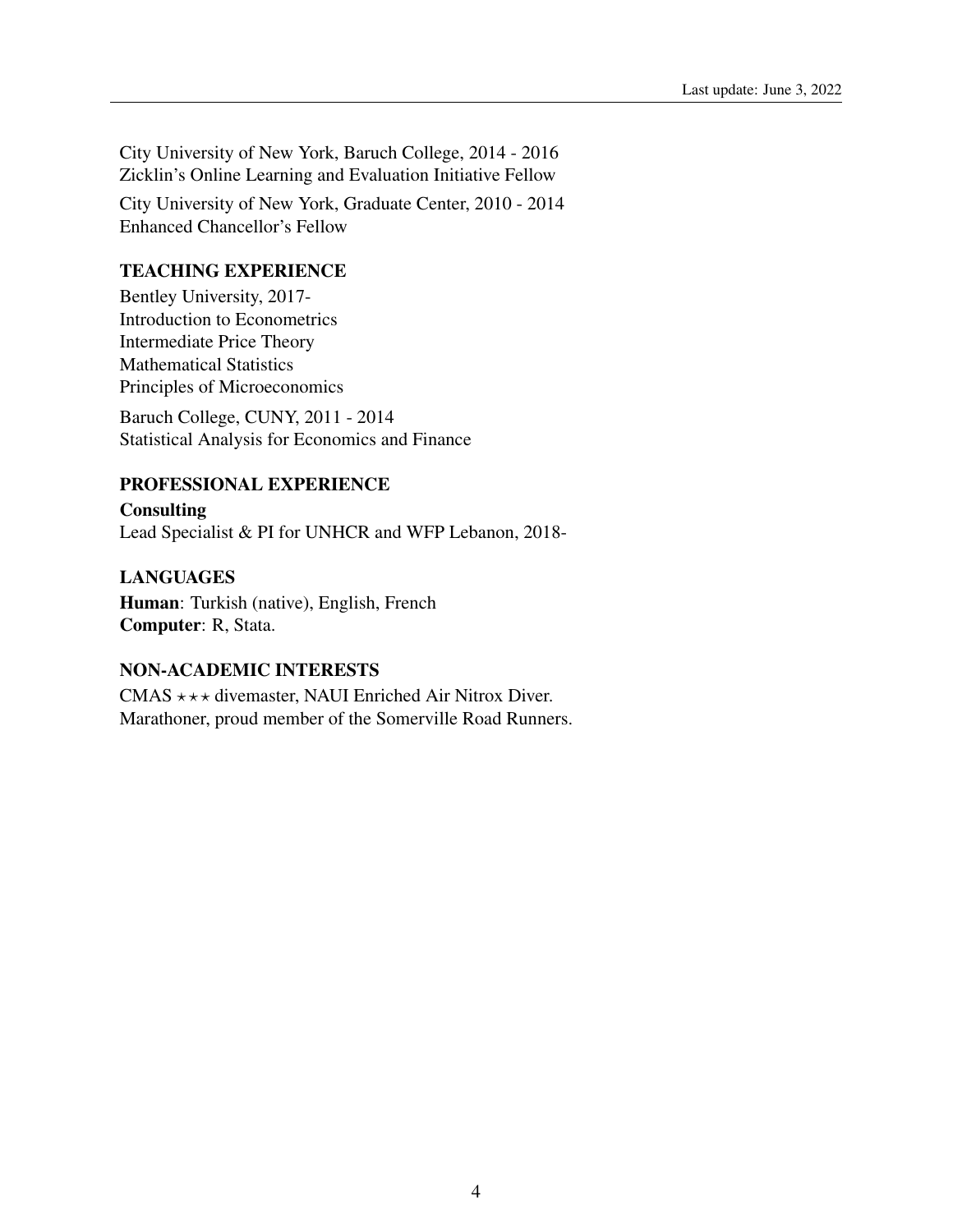# PRESENTATIONS and SEMINARS

2022 (Includes scheduled) Economics Department Seminar, Galatasaray University. Economics Department Seminar, Deakin University John Glenn College of Public Affairs Seminar, The Ohio State University. Health Economics Seminar, UMass Amherst. The 2*nd* Research Conference on Forced Displacement. 2021 Georgia Tech School of Economics. American University Department of Public Administration and Policy. Istanbul Metropolitan Municipality Planing Agency. European Economic Association Annual Congress. Erasmus School of Economics. ERF 27*th* Annual Conference, Cairo. 41*st* BREAD Virtual Conference on Development Economics. Economics Department, Bentley University. Economics Department, TOBB University. 2020 Fifth Annual Population Health Science Research Workshop (PHS 2020). NBER Health Economics Program 2020 Fall Meeting. Economic Departments, Bentley University. Humanities Joint Seminar, Bentley University. Middle East Economic Association Annual Meeting, (MEAA 2020). School of Business, University of Connecticut. United Nations High Commissioner for Refugees, Lebanon. Economics Department Joint Seminar, Boğaziçi University, TOBB, Hacettepe University. Population Association of America, (PAA 2020). Emory University. Conference on Forced Displacement, Joint Data Center on Forced Displacement in Copenhagen. 2019 Research Initiative on the Economics of the Middle East (RIEME 2019), Heriot-Watt University. Harvard Center for Population and Development Studies. Population Association of America (PAA 2019). International Health Economics Association (iHEA 2019). IZA Annual Migration Meeting, UCD Geary Institute for Public Policy. 2018 Research Initiative on the Economics of the Middle East (RIEME 2018), Paris Sorbonne University.

Conference on the Impacts of Refugees in Hosting Economies, USC Marshall School of Business.

Social Policy and Development Seminars, Boğaziçi University.

The Rockwool Foundation.

VIVE - The Danish Center for Social Science Research.

Midwest Economics Association, SOLE special session.

# 2017

Research Initiative on the Economics of the Middle East (RIEME 2018), Oxford University. Harvard Center for Population and Development Studies.